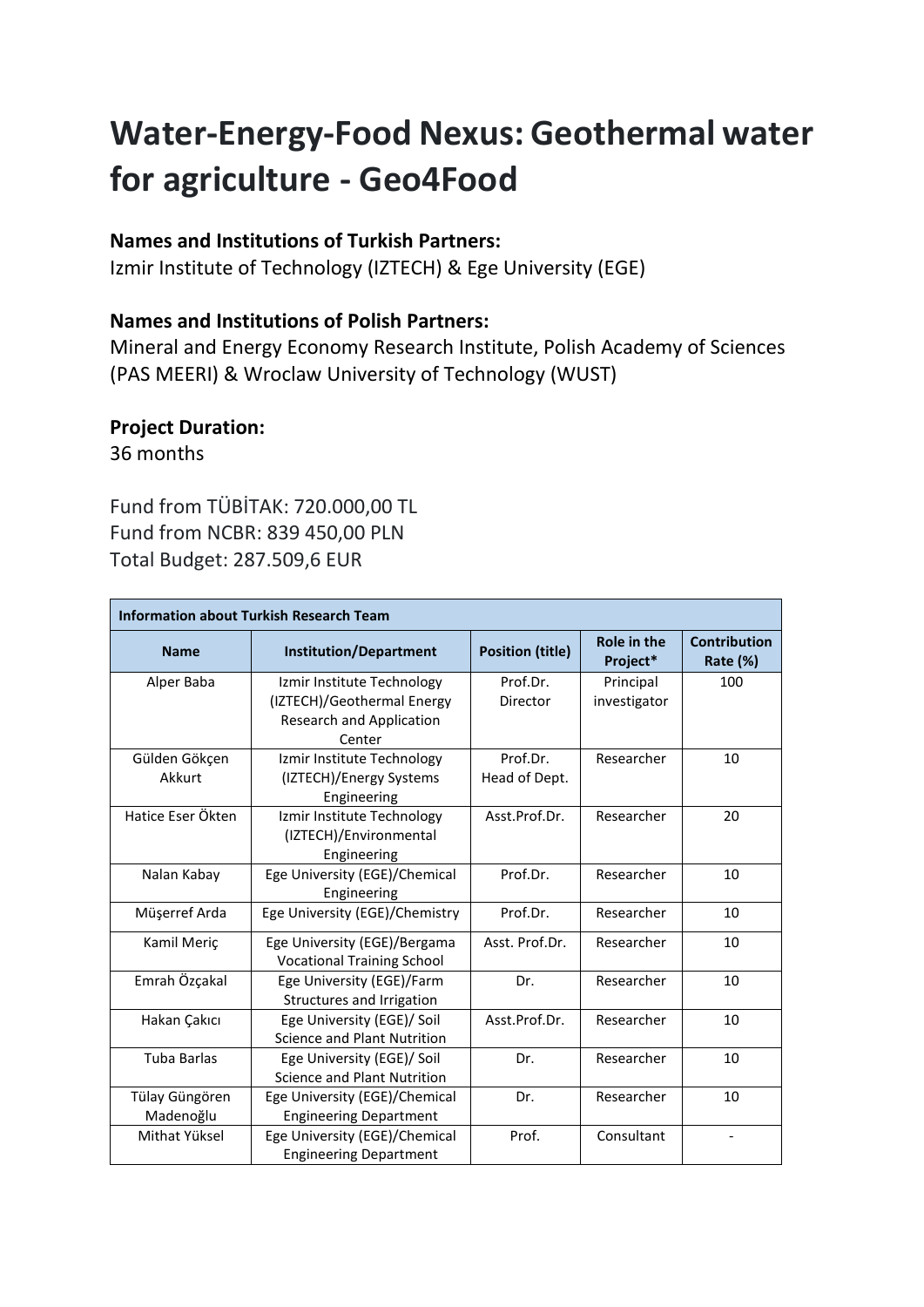| Yasemin Kukul | Ege University (EGE)/ Farm | Assoc.Prof. | Consultant |  |
|---------------|----------------------------|-------------|------------|--|
| Kurttas       | Structures and Irrigation  |             |            |  |

Project web site: [www.geo4food.com](http://www.geo4food.com/)

# **ABOUT PROJECT**

Through production of safe and adequate amount of water, Geo4Food aims to ensure sustainable development in agriculture sector. Geo4Food meets the mutual benefit requirement of bilateral cooperation by offering energy efficient solutions to mutual problem of irrigation water scarcity.

#### **Aim**

The aim of Geo4Food is to establish management of low-enthalpy geothermal waters as a source of energy and water for agricultural production. The collaboration between institutions from Turkey (EGE, IZTECH) and Poland (PAS MEERI, WUST), is to implement a novel approach that integrates renewable energy resources into agri-food chain, in order to supply safe and adequate irrigation water.

#### **Objectives**

In order to achieve safe, clean and sustainable irrigation water, Geo4Food has set couple of objectives. The main objective of Geo4Food is to offer a solution to water scarcity problem in agricultural areas by desalinating low-enthalpy geothermal resources that are abundant in Poland and in Turkey.

#### **Workpackages**

Geo4Food is composed of 4 work packages. The work plan of Geo4Food is based on contributions of experiences from partners and presents innovative approach to freshwater production for agri-food chain using geothermal aquifers as water and energy source.

**WORKPACKAGE 3 - Utilization of treated geothermal water for plant irrigation WP Leader: EGE – M. Kamil Meriç (EÜBMYO) Start Date: 1st month End Date: 36th month**

## **Objective**

Pilot tests aimed at irrigation of crops with treated geothermal waters. Water use efficiency and yield and yield related quality parameters of plants will be investigated. At the end of the growing seasons, plants will be harvested to determine the total and marketable yield. Besides, soil and plants will be